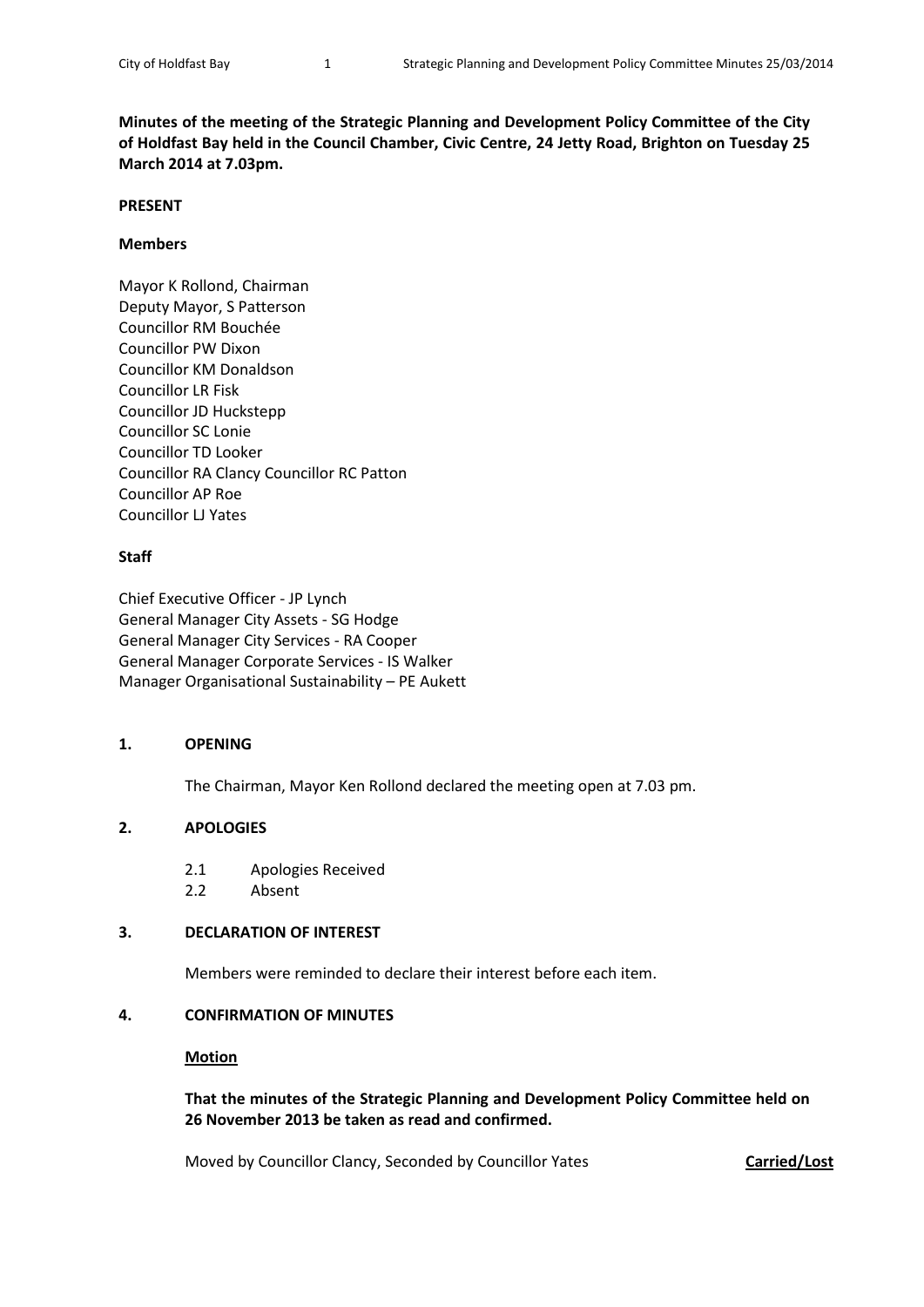## **5. 5. PUBLIC PRESENTATIONS**

## 5.1 **Deputations**

# 5.1.1 Greg Smith

*Greg Smith, resident in Rutland Avenue, made a five, minute presentation to the Strategic Planning & Development Policy Committee in relation to the Development Plan Amendment.*

# 5.1.2 Tim Rugless

*Tim Rugless from Foodland, made a deputation to the Strategic Planning & Development Policy Committee in relation to the Development Plan Amendment.*

# 5.1.3 Garth Heynen *Garth Heynen, Planner, on behalf of residents, made a five minute deputation to the Strategic Planning & Development Policy Committee in relation to the Development Plan Amendment.*

The Chairman, Mayor Ken Rollond sought leave of the meeting to extend the deputation from Garth Heynen.

Leave of the meeting was granted

Councillor Dixon left the chamber at 7.50pm.

Councillor Dixon rejoined the chamber at 7.52pm.

# **6. QUESTIONS BY MEMBERS**

- **7. MOTIONS ON NOTICE -** Nil
- **8. ADJOURNED ITEMS -** Nil

# **9. REPORTS BY OFFICERS**

# 9.1 **Brighton and Hove District Centre DPA** (Report No: 74/14)

This report summarises the outcomes of the public consultation process and review of submissions in relation to the draft Brighton and Hove District Centre Development Plan Amendment (DPA).

During public consultation, Council received 588 public submissions and 12 government agency and adjoining council submissions. Council undertook further investigations and this report recommends a Summary of Consultation and Proposed Amendments (SCPA) and a DPA that incorporates a number of significant changes following consultation.

## **Motion**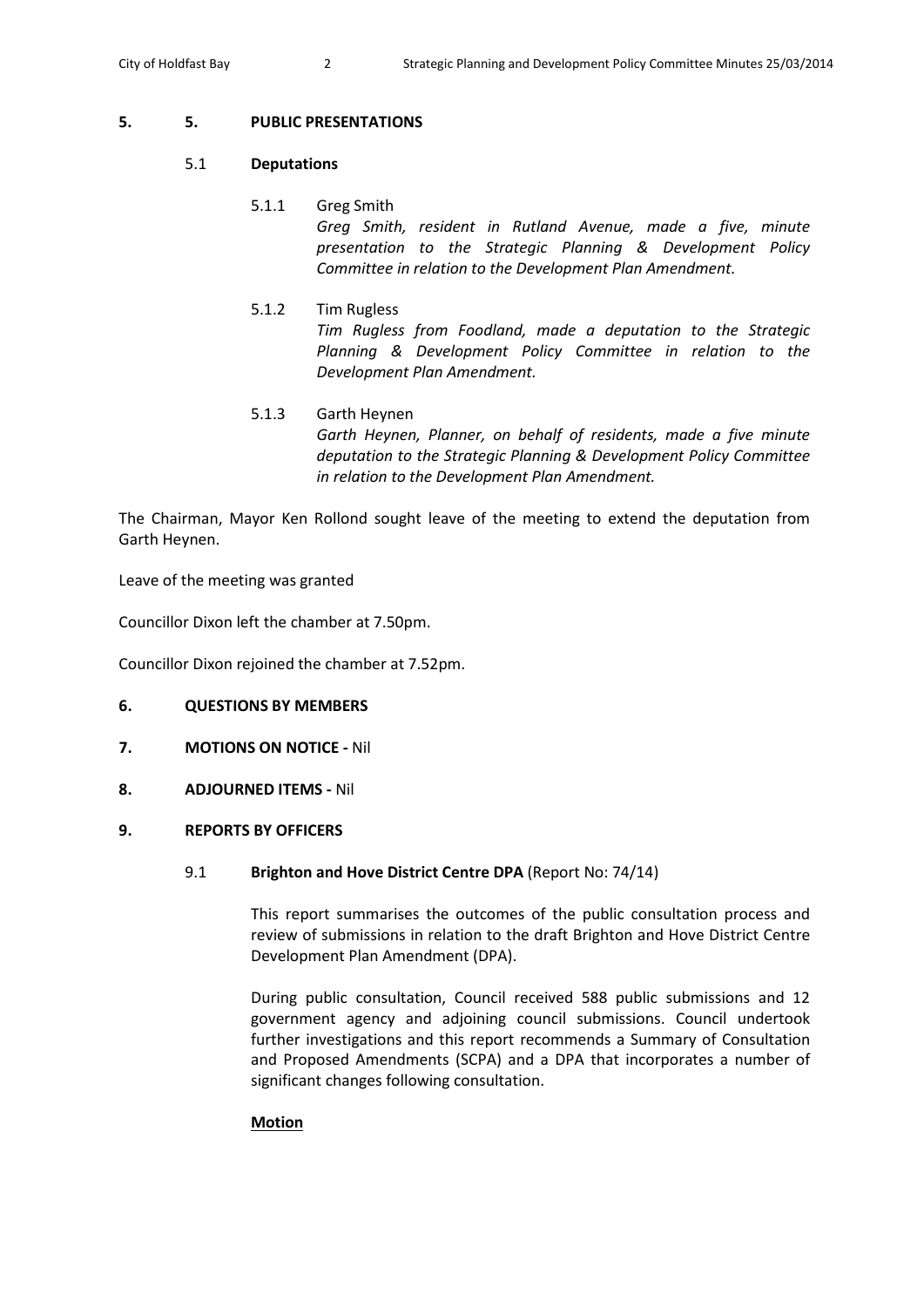- **1. That Administration further considers the matters raised in public and agency submissions received during public consultation and proposed responses as located in the Summary of Consultation and proposed Amendments in Attachment 1**
- **2. That Administration complete further refinements to be made to the DPA with respect to the expanded District Centre Zone Boundary and this may include, as guidance:**
	- **a. placing a limit on the retail floor area allowable within the zone within the zone within the desired character and objective 1**
	- **b. defining the interface and strengthening the requirement to preserve residential amenity**
	- **c. amending restaurant car parking requirements to 1 for every 3 seats;**
	- **d. reviewing and amending proposed PDC 308 (Attachment D) and other provisions so as to more clearly prescribe clear methods of preserving residential amenity with the onus being placed on proponents of development within the District centre Zone**
	- **e. altering Table HoB/5 to specifically define a landscaping buffer and prohibit egress onto Rutland Avenue**
	- **f. amending the zone provisions more generally to ensure that no access or egress are expressed equally throughout the Zone (see for example the Desired Character and PDC 21) and**
	- **g. maximum lengths of unbroken wall or building adjacent to the western zone boundary**
	- **h. exclusion of rezoning of land of Rutland Ave and Edward Street**
	- **i. allows buildings up to two-storeys and up to three storeys only where sites are more than 1500m2 in area north of Edward and Lewis Street**

## **Formal Motion**

Councillor Huckstepp moved that the question lie on the table.

**Lapsed for Want of a Seconder**

Moved Councillor Bouchee, Seconded Councillor Yates **Carried**

## **Division called**

A division was called:

Those voting for: Councillors Fisk, Bouchee, Patterson, Donaldson, Roe, Yates and Mayor Rollond (7) Those voting against: Councillors Patton, Dixon, Looker, Clancy, Lonie and Huckstepp (6).

His Worship the Mayor declared the motion **Carried**

## **10. URGENT BUSINESS – SUBJECT TO THE LEAVE OF THE MEETING -** Nil